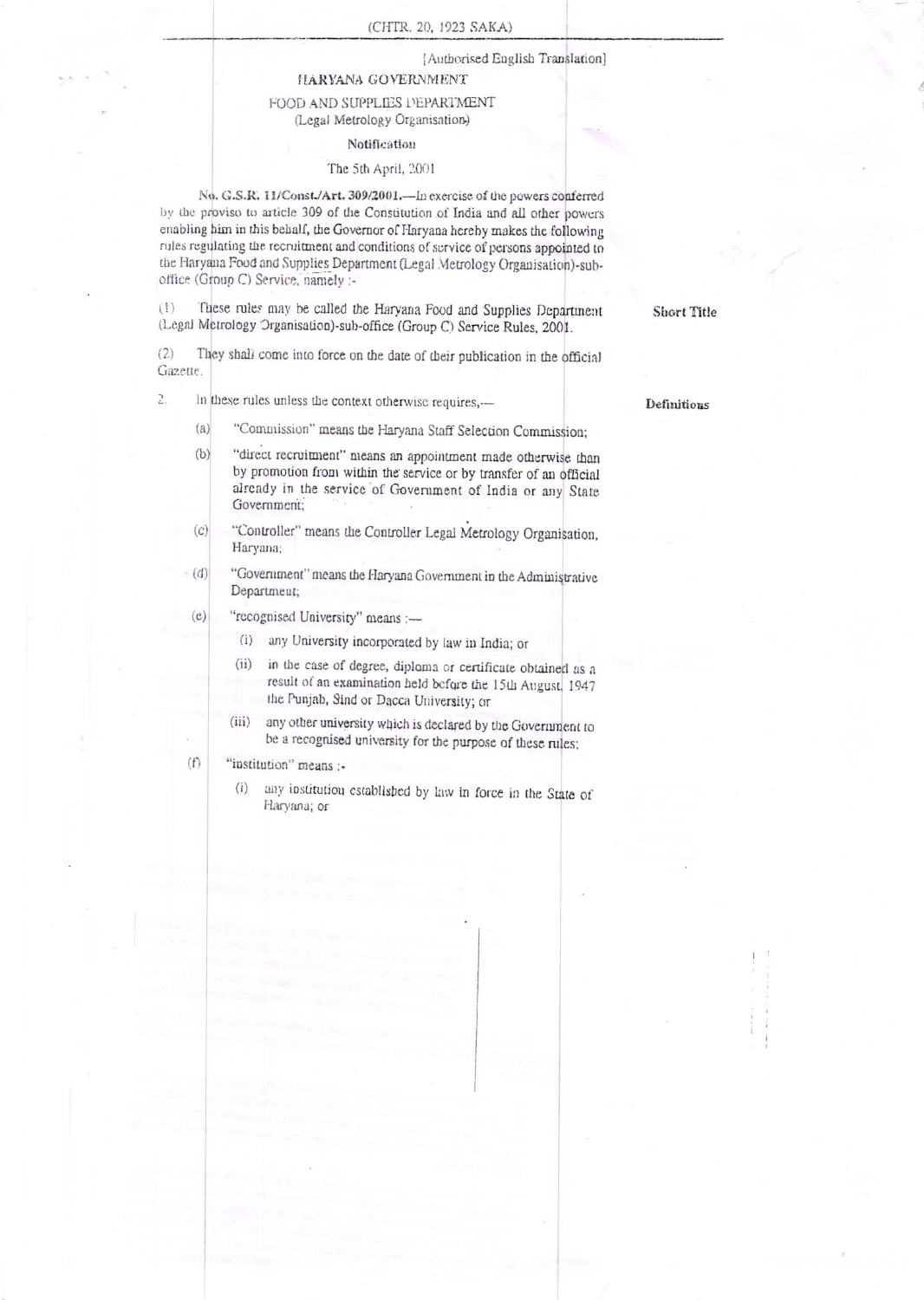|                       |  |  | HARYANA GOVT. GAZ., APRIL 10, 200 |  |
|-----------------------|--|--|-----------------------------------|--|
| (CHTR. 20, 1923 SAKA) |  |  |                                   |  |

- any other institution recognised by Government for the  $(ii)$ purpose of these rules;
- "Service" means the Haryana Food and Supplies Department (Legal Metrology Organisation)-sub-office (Group C) Service.  $(g)$

The Service shall comprise the posts shown in Appendix A to these rules and the members of the service shall draw pay in the scale of pay mentioned there

Nuraber and character of posts

Provided that nothing in these rules shall affect the inherent right of the against: Government to make additions to, or, reductions in, the number of such posts or to create new posts with different designations and scales of pay, either permanently

No person shall be appointed to any post in the Service, unless he or temporarily.  $(1)$ 

 $4.$ 

Nationality, domicile, and character of candidates appointed to service.

 $is.$ 

- a citizen of India; or  $(a)$ a subject of Nepal; or
- $(b)$ a subject of Bhutan; or
- A Tibetan refugee who came over to India before the Ist  $(c)$ January, 1962, with the intention of permanently settling in  $(d)$
- a person of Indian origin who has migrated from Pakistan, India; or Burna, Sri Lanka or any of the East African countries of  $(e)$ Kenya, Uganda, the United Republic of Tanzania (formerly Tanganyika and Zanzibar) Zambia, Malawi, Zaire and Ethiopia with the intention of permanently settling in India:

Provided that a person belonging to any of the categories (b), (c), (d) or (e) shall be a person in whose favour a certificate of eligibility has been issued by the

Government.

A person in whose case a certificate of eligibility is necessary may be admitted to an examination or interview conducted by the Commission or any other recruiting authority but the offer of appointment shall be given on any other the necessary eligibility certificate has been issued to him by

the Government. No person shall be appointed to any post in the Service by direct recruitment, unless be produces a certificate of character from the principal academic officer of the university, college, solool or institution last attended, if any and similar certificate from two other responsible persons not being this relatives who are well acquainted with him in his private life and are un connected with his university, college, school or institution.

306